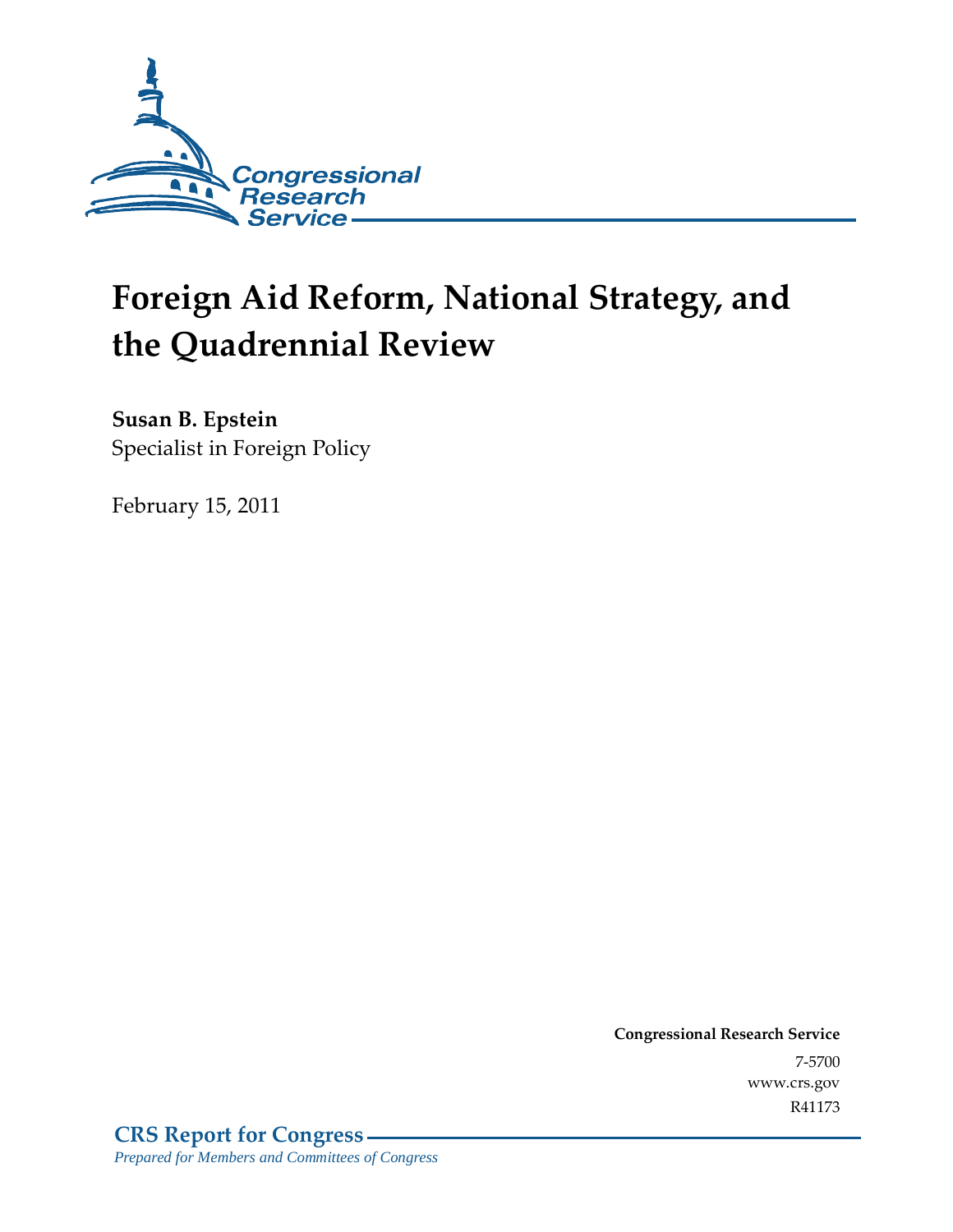# **Summary**

Several development proponents, nongovernmental organizations (NGOs), and policymakers have pressed Congress to reform U.S. foreign aid capabilities to better address  $21<sup>st</sup>$  century development needs and national security challenges. Over the past 50 years, the legislative foundation for U.S. foreign aid has evolved largely by amending the Foreign Assistance Act of 1961 (P.L. 87-195), the primary statutory basis for U.S. foreign aid programs, and enacting separate freestanding laws to reflect specific U.S. foreign policy interests. Many describe U.S. aid programs as fragmented, cumbersome, and not finely tuned to address overseas needs or U.S. national security interests. Lack of a comprehensive congressional reauthorization of foreign aid for half of those 50 years compounds the perceived weakness of U.S. aid programs and statutes.

The structure of U.S. foreign aid entities, as well as implementation and follow-up monitoring of the effectiveness of aid programs, have come under increasing scrutiny in recent years. Criticisms include a lack of focus and coherence overall; too many agencies involved in delivering aid with inadequate coordination or leadership; lack of flexibility, responsiveness, and transparency of aid programs; and a perceived lack of progress in some countries that have been aid recipients for decades. Over the last decade a number of observers have expressed a growing concern about the increasing involvement of the Department of Defense in foreign aid activities. At issue, too, has been whether the U.S. Agency for International Development (USAID) or the Department of State should be designated as the lead agency in delivering, monitoring, and assessing aid, and what the relationship between the two should be.

The Obama Administration, led by Secretary of State Hillary Clinton, Secretary of Defense Robert M. Gates, and USAID Administrator Rajiv Shah, announced action to seek solutions to the problems associated with foreign aid and begin the process of reform. Secretary Clinton announced in July 2009 that the Department of State would conduct a Quadrennial Diplomacy and Development Review (QDDR) to address issues involving State Department and USAID capabilities and resources to meet 21<sup>st</sup> century demands. In September 2010, the President signed a Presidential Study Directive (PSD) on U.S. Global Development Policy to address overarching government department and agency issues regarding foreign aid activities and coordination. Secretary Clinton presented the QDDR report in December 2010.

Foreign aid reform was a key area of focus throughout the  $111<sup>th</sup>$  Congress, although no comprehensive reform legislation was enacted. Representative Berman, then-chairman of the House Foreign Affairs Committee (HFAC) in the  $111<sup>th</sup>$  Congress, stated on the committee website in 2009 and 2010 how foreign assistance reform was a top priority. In 2009, he introduced H.R. 2139, Initiating Foreign Assistance Reform Act of 2009. Between July 2009 and May 2010, Chairman Berman released several discussion papers on foreign aid reform, as well as a discussion draft of the first 55 pages of possible foreign aid reform legislation.

In the Senate, Senator Kerry, chairman of the Senate Foreign Relations Committee (SFRC), Senator Lugar, ranking minority member, and others introduced a reform bill, S. 1524, the Foreign Assistance Revitalization and Accountability Act of 2009. The Senate did not consider H.R. 2410, the House-passed Foreign Relations Authorization Act of 2010 and 2011 requiring a national strategy for development and a quadrennial review of diplomacy and development.

Foreign aid reform may continue to be a concern in the 112<sup>th</sup> Congress. This report addresses aid reform through early 2011 and will not be updated.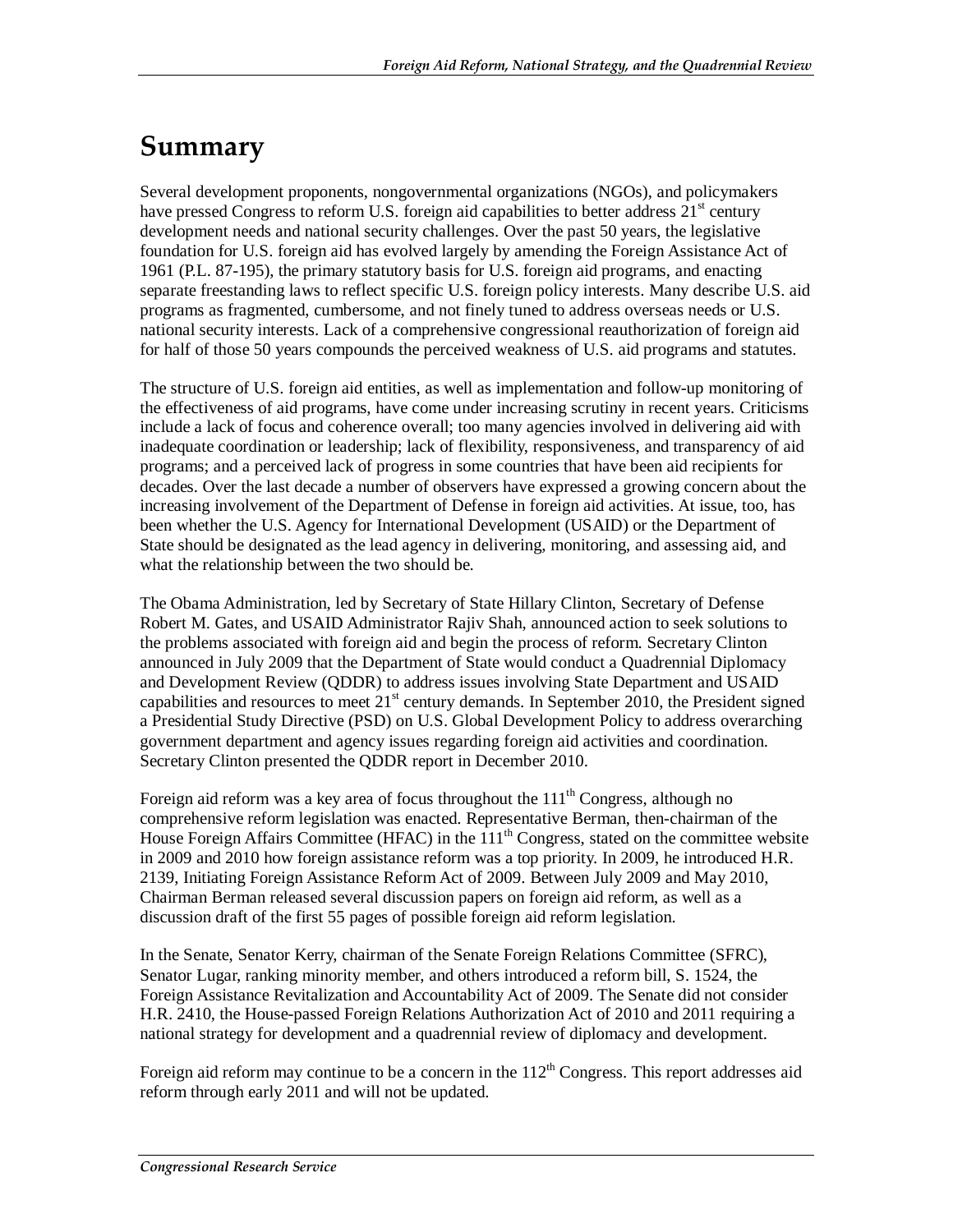# **Contents**

### **Contacts**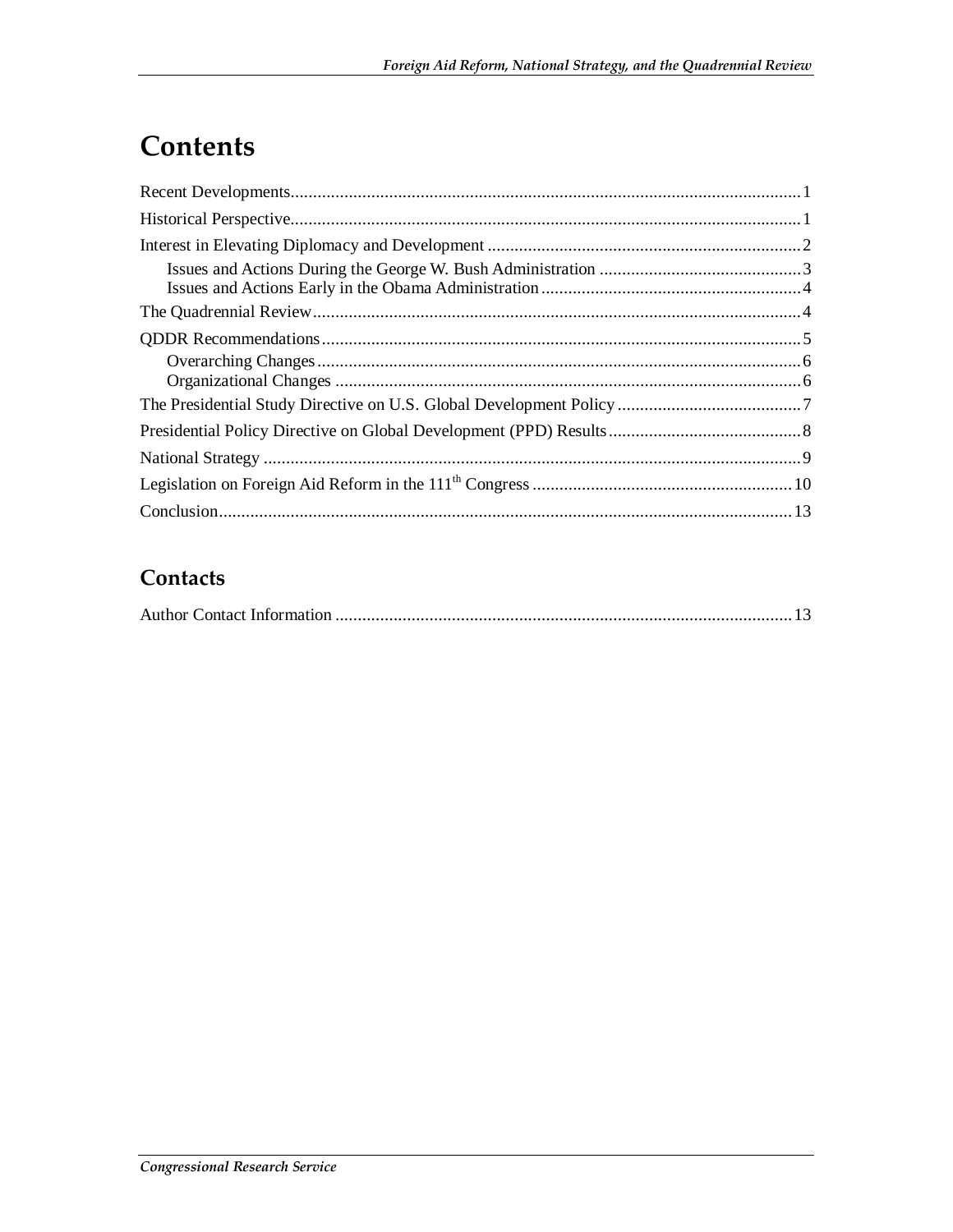# **Recent Developments**

Several actions occurred throughout the past year related to foreign aid reform, including:

- On December 15, 2010, Secretary of State Hillary Clinton released the Obama Administration's Quadrennial Diplomacy and Development Review (QDDR), outlining the direction for foreign aid reform and elevating as well as integrating diplomacy and development to be more effective and more on par with defense as foreign policy tools.
- On September 22, 2010, President Obama signed a Presidential Policy Directive (PPD) on Global Development emanating from the Presidential Study Directive on Global Development (PSD-7) to improve agency coordination and identify foreign aid with foreign investment. The directive places a premium on economic growth and democratic governance, uses a new business model to be a more effective development partner, and creates a new government architecture that elevates development as a key pillar of U.S. foreign policy.
- On June 29, 2010, House Foreign Affairs Committee Chairman Berman released a discussion draft, "Global Partnerships Act of 2010," which provided a preamble and first title of the House bill to revamp the Foreign Assistance Act of 1961. The discussion draft established a new framework for U.S. foreign aid; stated seven purposes of foreign assistance, placing "Reducing Global Poverty and Alleviating Human Suffering" as the number one purpose; and required the President to develop and implement rigorous monitoring and evaluation systems. It also provided authorization language to create a Development Support Fund to encourage long-term, sustainable development activities in developing countries.
- The President released the National Security Strategy in May 2010, providing a glimpse of some foreign aid priorities within the Administration's national security agenda. Among other things, the strategy included a "whole-ofgovernment" approach to integrate all tools, including those in defense, diplomacy, and development, and to improve coordination of foreign assistance programs, as well as activities advancing democracy and human rights. It emphasized improved working relationships with allies and partners, expanding multilateral development institutions, engaging others to share the burden, and investing in long-term development activities.

# **Historical Perspective**

For years, many foreign aid experts have expressed concern about ongoing inefficiencies associated with the overall organization, effectiveness, and management of U.S. foreign aid. Specific problems most commonly cited include the lack of a national foreign assistance strategy; failure to elevate the importance and funding of foreign aid to be on par with diplomacy and defense as a foreign policy tool; lack of coordination among the large number of Cabinet-level departments and agencies involved in foreign aid, as well as fragmented foreign aid funding; a need to better leverage U.S. multilateral aid to influence country or program directions; and a lack of visibility at the Cabinet level for the U.S. Agency for International Development (USAID) the primary administrator of aid programs. Also related is the debate among some lawmakers and policymakers about how to strengthen USAID's role in aid planning, decision making, and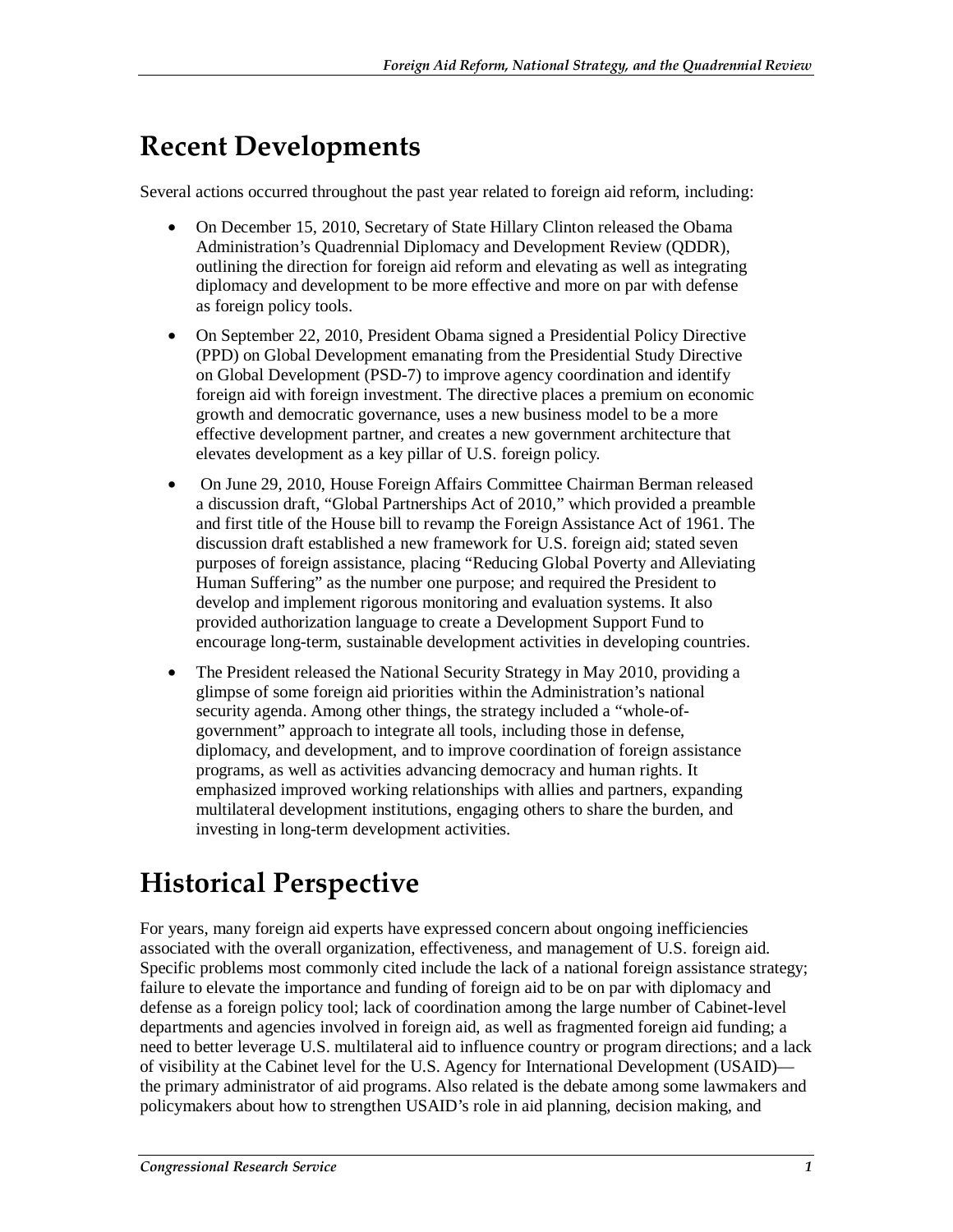implementation, as well as whether to designate it as the lead coordinator of all entities involved with U.S. development and humanitarian assistance programs in Washington and in aid-recipient countries.

Regarding aid programs, some cite a lack of flexibility and responsiveness of aid programs to react quickly to events and needs on the ground. Another criticism is a perceived lack of progress in some countries that have been aid recipients for decades. And a growing concern, especially on the part of the nongovernmental organization (NGO) community, is the increasing involvement of the Department of Defense (DOD) in disbursing foreign aid, rising from 29% in 2001 to 60% in 2007 (including aid to Iraq and Afghanistan). $1$ 

The Foreign Assistance Act of 1961 (FAA), as amended (P.L. 87-195; 22 U.S.C. 2151 and following, the main statutory basis for aid programs), is viewed by most development experts as being outdated and not reflecting current international conditions. It contains an emphasis on the Cold War and communism with a multitude of goals and outdated priorities and directives, many of which have been appended piecemeal to the original act. In addition, Congress has enacted over 20 other pieces of legislation establishing foreign aid authorities outside the FAA, adding to the diffusion of aid responsibility and initiatives within U.S. foreign policy overall. Many claim that the FAA needs to be rewritten in order to streamline and add coherence to a piece of legislation that has been amended frequently since its enactment nearly 50 years ago.

Recommendations on rewriting the FAA include stripping foreign aid legislation of fragmentary earmarks, aid restrictions, and aid procurement rules; refocusing aid on the core mission of poverty reduction; and restructuring aid legislation to set development goals based not on outdated Cold War-era policy, but rather on the realities facing the United States in a post-9/11 environment.

A number of nongovernmental organizations, development experts, and policy makers have pressed Congress and the Administration to take steps to reform the U.S. foreign aid program. Several actions occurred in 2009 and 2010, including introduction of legislation to reform certain aspects of foreign aid, a State Department announcement of a quadrennial review, and a Presidential Study Directive (PSD) on U.S. Global Development Policy.

### **Interest in Elevating Diplomacy and Development**

Over the years, interest in diplomacy and development as foreign policy tools has crossed the political spectrum. The terrorist attacks in 2001, however, highlighted a renewed interest in the benefits of diplomacy and development working more effectively along with defense toward U.S. national security goals. Both the Bush and the Obama Administrations, as well as Republican and Democratic Members of Congress, have expressed support for strengthening these tools.

Soon after the 9/11 terrorist attacks, the George W. Bush Administration directly linked diplomacy and development to national security interests of the United States and stated the importance of elevating diplomacy and development to be more on par with defense. In its 2002

-

<sup>&</sup>lt;sup>1</sup> Excluding aid to Iraq and Afghanistan, DOD disbursement of aid amounts to 38% of total disbursements in FY2007. For more detail, see CRS Report R40756, *Foreign Aid Reform: Agency Coordination*, by Marian Leonardo Lawson and Susan B. Epstein.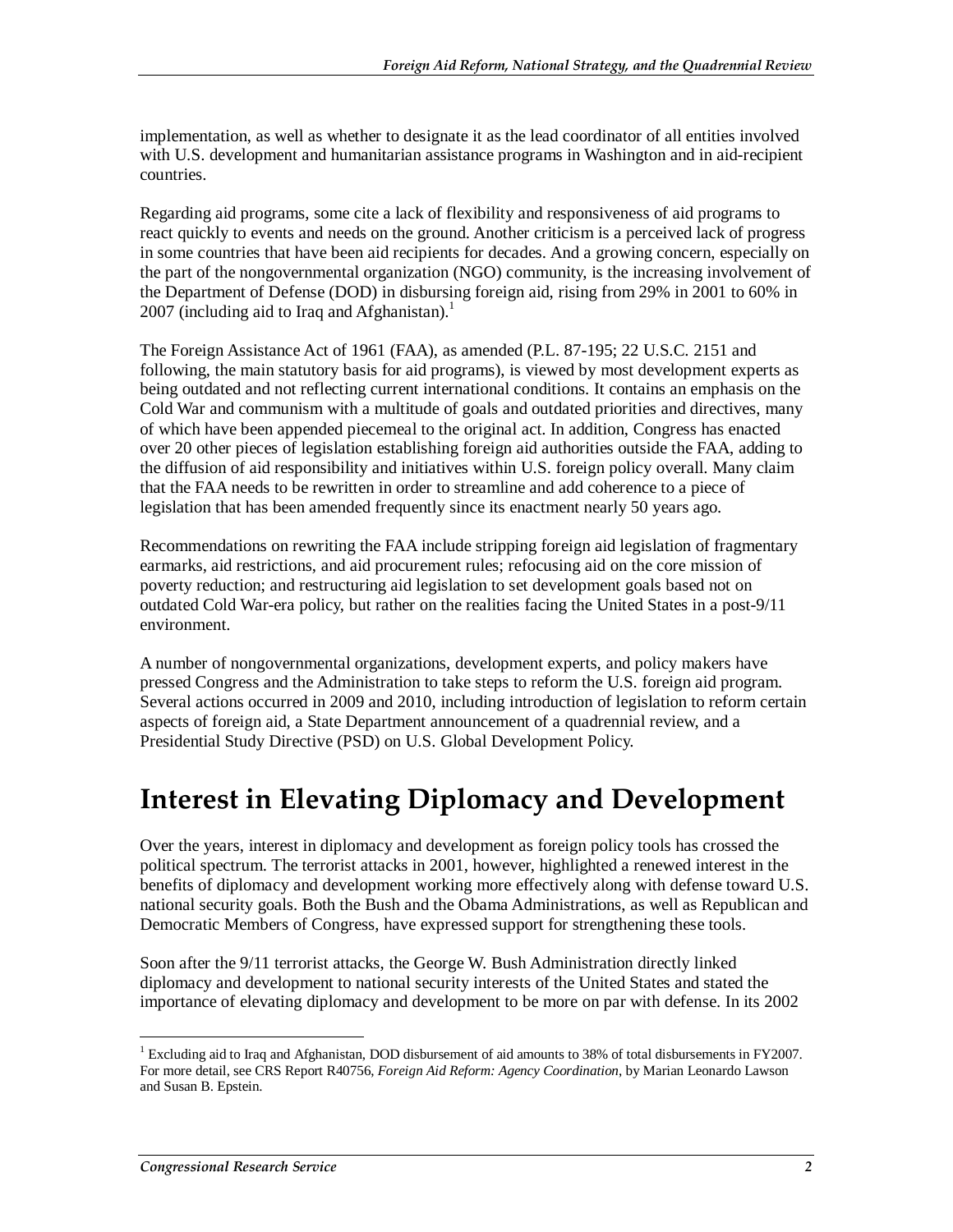National Security Strategy the Bush Administration stated, "We will actively work to bring hope of democracy, development, free markets, and free trade to every corner of the world."<sup>2</sup> Continuing that theme in the 2006 National Security Strategy, the Administration said, "Development reinforces diplomacy and defense, reducing long-term threats to our national security by helping to build stable, prosperous, and peaceful societies. Improving the way we use foreign assistance will make it more effective in strengthening responsible governments, responding to suffering, and improving people's lives."<sup>3</sup> In the FY2007 foreign affairs budget request, the Bush Administration stated, "There are no hard lines between our security interests, our development interests, and our democratic goals."<sup>4</sup> Many observers, however, have questioned whether the rhetoric has been matched by related policies.

#### **Issues and Actions During the George W. Bush Administration**

By the first term of the George W. Bush Administration, after years of declining aid funding, there was widespread agreement that foreign aid was an important U.S. foreign policy tool and reform of it would be necessary for aid to achieve optimal effectiveness in its contribution toward U.S. foreign policy and national security goals. In August 2003, then-Secretary of State Colin Powell and USAID Administrator Andrew Natsios released their *Strategic Plan, Fiscal Years 2004-2009, Aligning Diplomacy and Development Assistance*. Its mission statement said, "In the coming years, the principal aims of the Department of State and USAID are clear. These aims are anchored in the President's *National Security Strategy* and its three underlying and interdependent components—diplomacy, development, and defense."<sup>5</sup>

The Bush Administration made several changes to the foreign aid structure, in addition to significantly increasing its overall budget. The President's Emergency Plan for AIDS Relief, the largest program targeting a single disease, was announced in 2003. In 2004, the Administration established the Millennium Challenge Corporation, an independent government entity that provides aid to countries that demonstrate good governance practices, economic reforms, and the capability to use aid effectively. In 2005, then-Secretary of State Condoleezza Rice announced the concept of transformational diplomacy and development to "enhance the accountability, effectiveness, efficiency, and credibility of foreign assistance by introducing a system of coordinated planning, budgeting, and evaluation."<sup>6</sup>

Transformational development resulted in what was commonly referred to as the *F process*. In 2006, Secretary of State Condoleezza Rice created the Foreign Assistance (F) Bureau and a new position—Director of Foreign Assistance (DFA)—within the Department of State to more closely align the USAID budget and activities with the State Department's foreign policy objectives. The F process was to develop a coherent, coordinated foreign assistance strategy; provide multiyear country-specific assistance strategies; consolidate policy planning, budget, and implementation mechanisms to improve leadership in aid activities; and provide guidance for other government

<u>.</u>

<sup>&</sup>lt;sup>2</sup> The National Security Strategy of the United States of America, September 17, 2002, introductory statement by President George W. Bush.

<sup>3</sup> *National Security Strategy of the United States of America*, March 2006, p. 33. 4

United States Department of State, *The Budget In Brief, Fiscal Year 2007*, p. 1.

<sup>&</sup>lt;sup>5</sup> Strategic Plan, Fiscal Years 2004-2009, Aligning Diplomacy and Development Assistance, August 2003, p. 1.

<sup>&</sup>lt;sup>6</sup> Laura Wilson, Former Senior Advisor to Ambassador Randall Tobias, Director of U.S. Foreign Assistance and Administrator, USAID, U.S. Department of State. See *George Bush's Foreign Aid, Transformation or Chaos*, by Carol Lancaster, Center for Global Development, 2008, p. 33.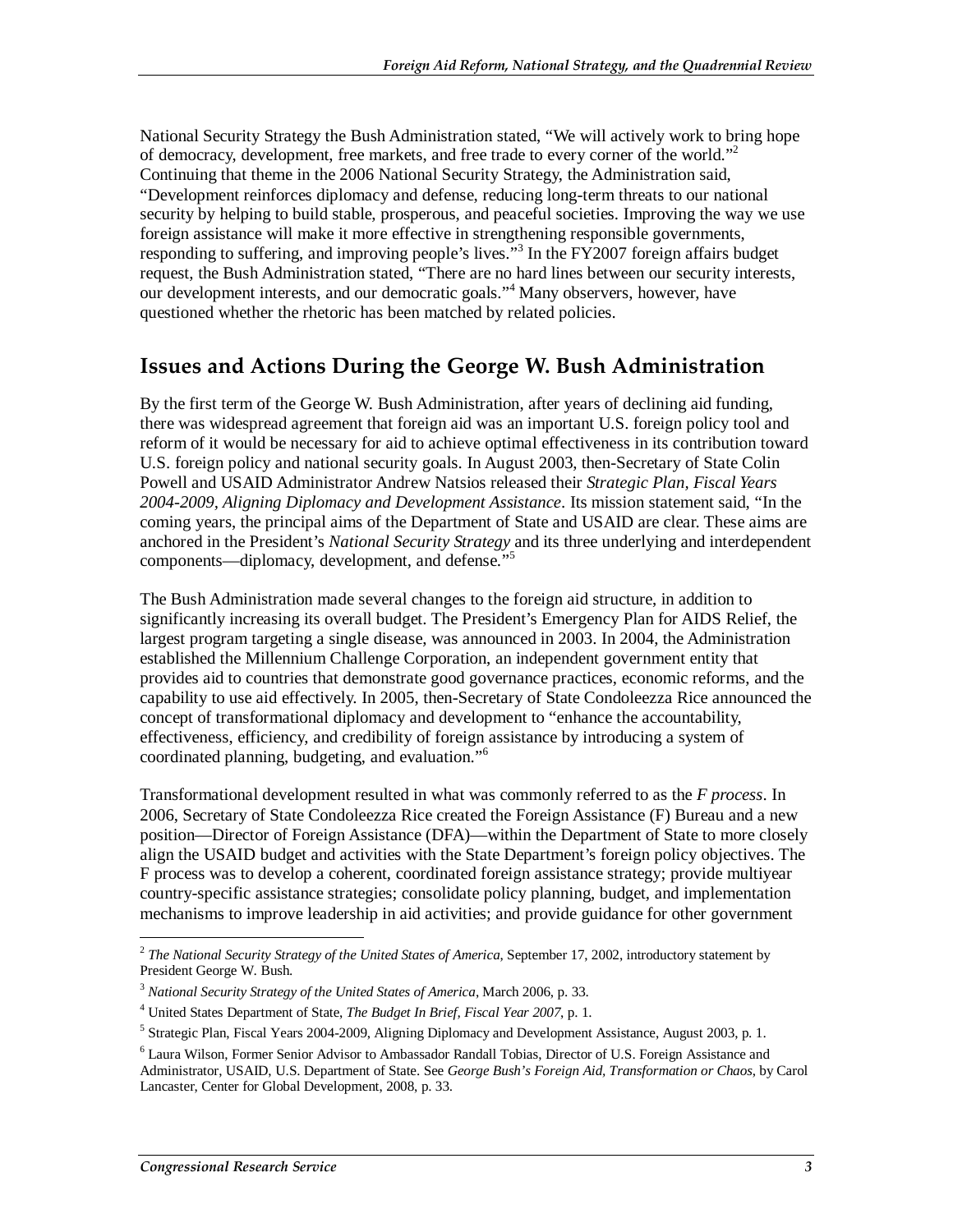agencies involved in aid activities. The F Bureau developed a Strategic Framework for Foreign Assistance to align U.S. aid programs with strategic objectives. The Framework guided the writing of the FY2008 and FY2009 budgets under President Bush.

During the Bush Administration an increasing portion of total aid was being delivered by DOD, largely due to the wars in Iraq and Afghanistan involving emergency humanitarian assistance, as well as reconstruction and stabilization activities.<sup>7</sup> DOD's role in disbursing foreign aid has its advocates and detractors in State, DOD, and the NGO community. NGOs increasingly have voiced their concern about people in military uniforms handing out American aid. Secretary of Defense Robert Gates has stated in the past that DOD personnel do not have expertise or the mission for delivering aid.

#### **Issues and Actions Early in the Obama Administration**

The Barack Obama Administration acknowledges the need to elevate diplomacy and development and, at the same time, acquire the right balance with defense. Transitioning into the Obama Administration, Secretary of Defense Robert Gates, a carryover member of the Bush Administration, stated in early 2009 that there needs to be a balance with development supporting diplomacy and working together with defense to achieve national security goals.<sup>8</sup>

Secretary of State Hillary Clinton spoke on several occasions about the importance of the diplomacy and development dimensions in executing "smart power" and outlined six steps the Administration has already taken to improve foreign aid, including partnering with aid-recipient countries rather than dictating uses of aid; seeking a "whole-of-government" approach to integrate more fully and coordinate development activities among all aid-implementing agencies, but particularly those involved with defense and diplomacy; and targeting investment and technical support in a few sectors, such as agriculture, health, security, education, energy, and local governance. She has emphasized that this does not mean the United States will give up long-term development goals for short-term objectives, or hand over more development work to diplomats and defense experts. For example, in one speech she stated, "What we will do is leverage the expertise of our diplomats and military on behalf of development, and vice versa. The three Ds (defense, diplomacy, development) must be mutually reinforcing."

### **The Quadrennial Review**

Some foreign aid and national security experts have suggested that interagency cooperation on foreign policy objectives and improvements in U.S. national security with a "whole-ofgovernment approach" could emanate from a foreign affairs quadrennial review process similar to

-

 $<sup>7</sup>$  In addition, DOD provides military assistance and training to numerous strategic partners around the world, as well as</sup> emergency assistance to countries where natural disasters have occurred, such as the 2004 tsunami in the Indian Ocean and the 2010 earthquake in Haiti. For more on Haiti, see CRS Report R41023, *Haiti Earthquake: Crisis and Response*, by Rhoda Margesson and Maureen Taft-Morales.

<sup>8</sup> Foreign Affairs, *A Balanced Strategy: Reprogramming the Pentagon for a New Age* by Robert M. Gates, January/February 2009, Vo. 88, Issue 1.

<sup>&</sup>lt;sup>9</sup> "Development in the 21<sup>st</sup> Century," prepared text of the U.S. Secretary of State Hillary Rodham Clinton speech delivered to the Center for Global Development in Washington, DC, January 6, 2010, at http://www.state.gov/ secretary/rm/2010/01/13438.htm.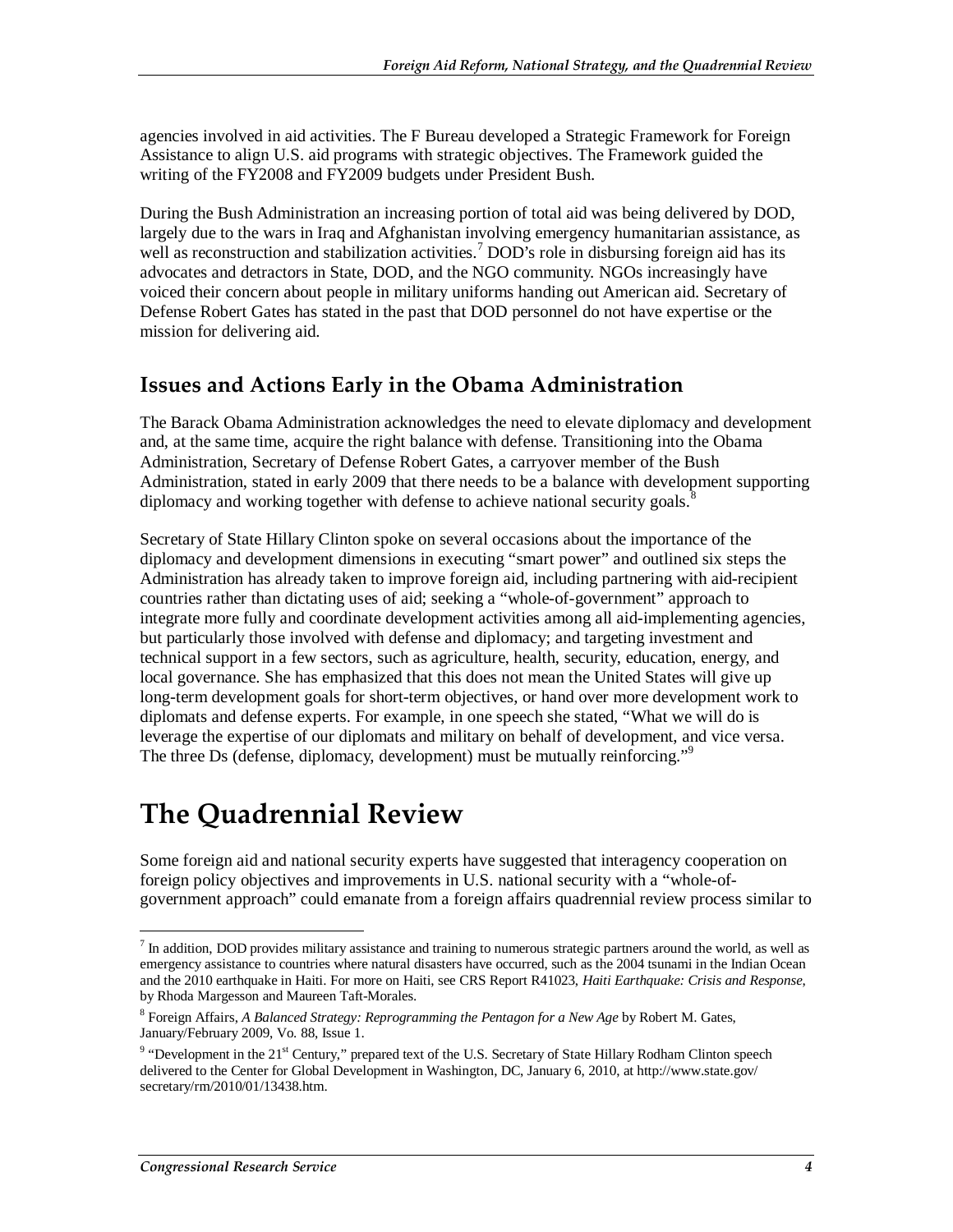DOD's Quadrennial Defense Review (QDR), which assesses whether U.S. national defense strategy supports U.S. national security objectives.<sup>10</sup> In 2007, for example, the HELP Commission recommended a Quadrennial Development and Humanitarian Assistance Review (QDHR) to require that U.S. development efforts be reviewed every four years to evaluate their effectiveness. According to the commission, this review should propose any needed changes to U.S. development objectives and how the government approaches them. The contents of this document should influence both the National Security Strategy (NSS) and the National International Affairs Strategy (NIAS) and should be modeled on the Quadrennial Defense Review. Reviews might also be conducted for other functions of civilian foreign affairs.<sup>11</sup>

Many in the 111<sup>th</sup> Congress and the Obama Administration agreed on establishing a quadrennial review for the civilian foreign affairs agencies. While the President can establish a quadrennial review without congressional action, having it in statute would ensure that a review will take place every four years, regardless of future presidential priorities.

On July 10, 2009, Secretary of State Clinton launched a new Quadrennial Diplomacy and Development Review (QDDR), modeled after the Pentagon's Quadrennial Defense Review. The primary goal of the QDDR, according to Department of State officials, was to strengthen the institutional capabilities of the civilian foreign affairs agencies to meet  $21<sup>st</sup>$ -century demands. The focus, they said, would be on the diplomacy and development tools that currently exist and how to make them more effective, agile, and complementary. The review would also consider what State and USAID capabilities will be needed in 10 years, and what needs to be done to achieve them. The intention, according to Secretary Clinton, was to elevate diplomacy and development as key pillars of our national security strategy. Initiating the QDDR was just the beginning of a longer-term process to institutionalize an ethic of review, analysis, and responsiveness, the Secretary said.

### **QDDR Recommendations**

The first ever Quadrennial Diplomacy and Development Review (QDDR), released December 2010, provides a road map for the direction the Obama Administration intends to go in adapting foreign policy agencies and personnel to the  $21<sup>st</sup>$ -century world, elevating civilian power alongside military power as co-equal tools in achieving U.S. foreign policy goals, reforming foreign aid, improving program coordination, and monitoring and assessing aid programs to promote performance-based resource allocations in the future. The QDDR provides both overarching and organizational recommendations.<sup>12</sup>

<sup>-</sup><sup>10</sup> In 1993, DOD conducted its forerunner to the QDR—a bottom-up review ordered by then-Secretary of Defense, Les Aspin. The National Defense Authorization Act (NDAA) for 1997 (P.L. 104-201) ordered the first QDR. The National Defense Authorization Act, FY2000 (P.L. 106-65) made the requirement permanent. U.S. Department of Defense, Defense Link, July 11, 2001, at http://www.defenselink.mil/news/newsarticle.aspx?id=44739.

 $11$  Beyond Assistance, the HELP Commission Report on Foreign Assistance Reform, December 7, 2007, p. 96.

 $12$  For more details on the QDDR, see http://www.state.gov/s/dmr/qddr/.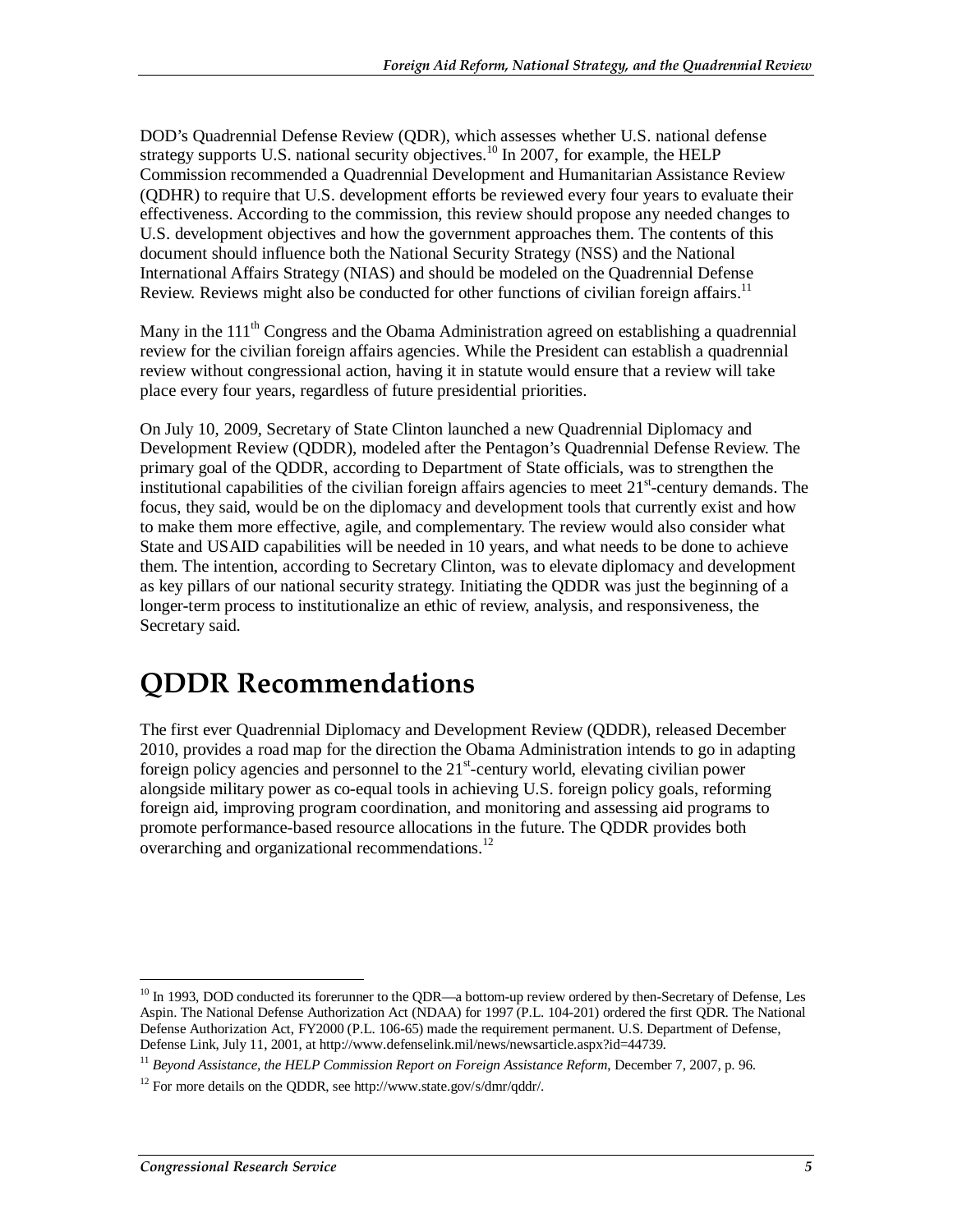### **Overarching Changes**

The QDDR contains a number of broad recommendations intended to create an atmosphere promoting accountability and coordination of foreign aid actors. These recommendations include the following:

- Holding Chiefs of Missions accountable as Chief Executive Officers of interagency missions and empowering the Chiefs of Missions with the authority to direct, supervise, and coordinate all civilian personnel at overseas posts. In addition, the Department of State will also seek input from other agencies in reviewing the performance of the Chiefs of Missions.
- Replacing the Civilian Reserve Corps with an Expert Corps to draw on expertise across the government agencies and in the private sector, but seeking expertise in other federal agencies when appropriate, before turning to private contractors. This will be more cost effective and will help federal agencies build lasting relationships and skills in the field.
- Embracing the latest technologies for global networking and collaboration and to improve availability of resources where they are most needed.
- Focusing on gender equality and incorporating women and girls into overseas investments and efforts.
- Making public diplomacy a key aspect of U.S. diplomacy by building regional media hubs staffed by skilled communications experts to allow the United States to participate in public dialogue anywhere and instantly.
- Creating a more balanced mix of direct-hire personnel and contractors to enable the U.S. government to be flexible, but also set priorities, make policy decisions, and properly oversee grants and contracts.
- Changing past practices of spreading aid too thin by focusing development efforts on six specific areas: sustainable economic growth, food security, global health, climate change, democracy and governance, and humanitarian assistance. Making USAID the lead agency for Food Security and Global Health.
- Ensuring that funding is linked to performance and strategic plans and making aid more transparent via USAID's "Dashboard."
- Monitoring and evaluating programs better to measure performance, stay with what works, and guide resource requests.
- Establishing multi-year strategic plans for State and USAID that guide resource requests and use, and better align budgets to transition to a multi-year budget formulation based on country and bureau strategies. As of FY2013, USAID will submit a comprehensive budget proposal, with the Secretary of State's approval, that will be included in the broader State-Foreign Operations request.

#### **Organizational Changes**

The QDDR recommends numerous structural changes, primarily in the Department of State, to improve coordination of aid, but also to promote foreign aid activities of interest to the Obama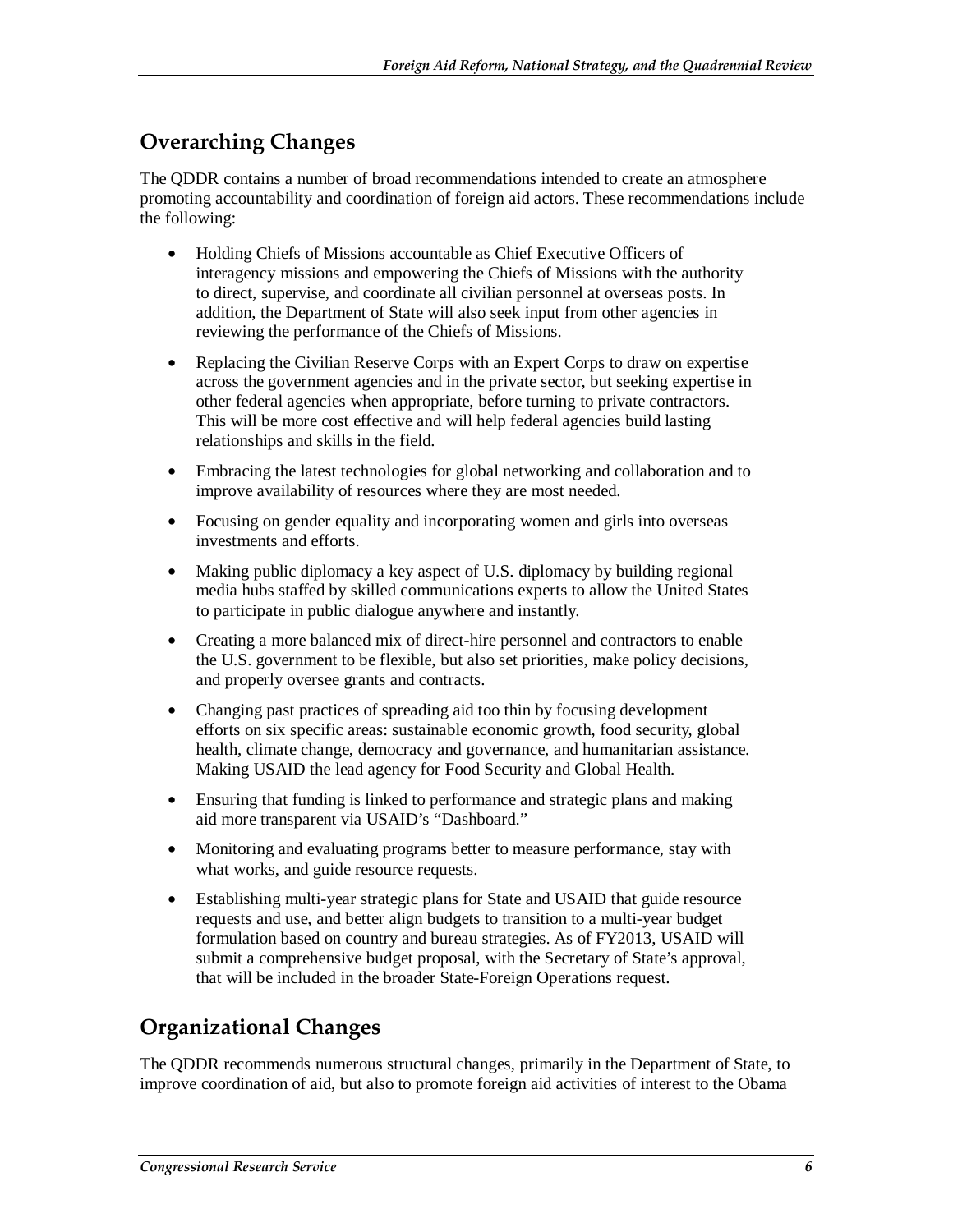Administration. Some will be accomplished by renaming and refocusing existing entities. Others may need new authorities. For example, it seeks to

- create an Under Secretary for Economic Growth, Energy and the Environment to enhance U.S. effectiveness on these global issues;
- establish a new Bureau for Energy Resources;
- elevate economic diplomacy as an essential strand of foreign policy and appointing a Chief Economist to create an early warning system to identify issues at the intersection of economics, security, and politics;
- create an Under Secretary for Civilian Security, Democracy and Human Rights to advance human security;
- expand the role of the Under Secretary for Arms Control and International Security Affairs by establishing a new Bureau for Arms Control, Verification, and Compliance; restructuring the Bureau of international Security and Nonproliferation;
- establish (with Congress) a Bureau for Counterterrorism;
- establish a Coordinator for Cyber Issues;
- make specific changes to regional bureaus and the Bureau of International Organization Affairs to integrate regional and multilateral institutions; and
- establish regional embassy hubs for experts in cross-cutting issues such as climate change, or conflict resolution.

# **The Presidential Study Directive on U.S. Global Development Policy**

On August 31, 2009, President Obama authorized a Presidential Study Directive on U.S. Global Development Policy (PSD-7) to provide a U.S. government-wide review of global development policy (http://www.modernizingforeignassistance.org/blog/2009/09/02/white-house-joins-theparty-on-development-policy/). This inter-agency review signaled an interest in a more coordinated and strategic approach to development policy. It evaluated existing U.S. development activities, going beyond the Department of State and USAID to include Departments of Defense, Treasury, Agriculture and others in seeking to meet the complex challenges of the day, including global poverty, hunger and disease, as well as conflicts in Iraq and Afghanistan.

The PSD process was co-chaired by National Security Advisor James Jones and National Economic Council Director Lawrence Summers. An interagency committee representing 16 government departments and agencies conducted the study. The committee was chaired by the National Security Council Senior Director for Development and Democracy, Gayle Smith. The committee's work was reviewed by both the National Security Council and the National Economic Council. In addition, the PSD team consulted with House and Senate foreign affairs committee staff, according to an NSC official involved with the PSD.

The PSD was conducted at the request of the President to formulate a global development policy for the entire executive branch, unlike the QDDR which was initiated by the Secretary of State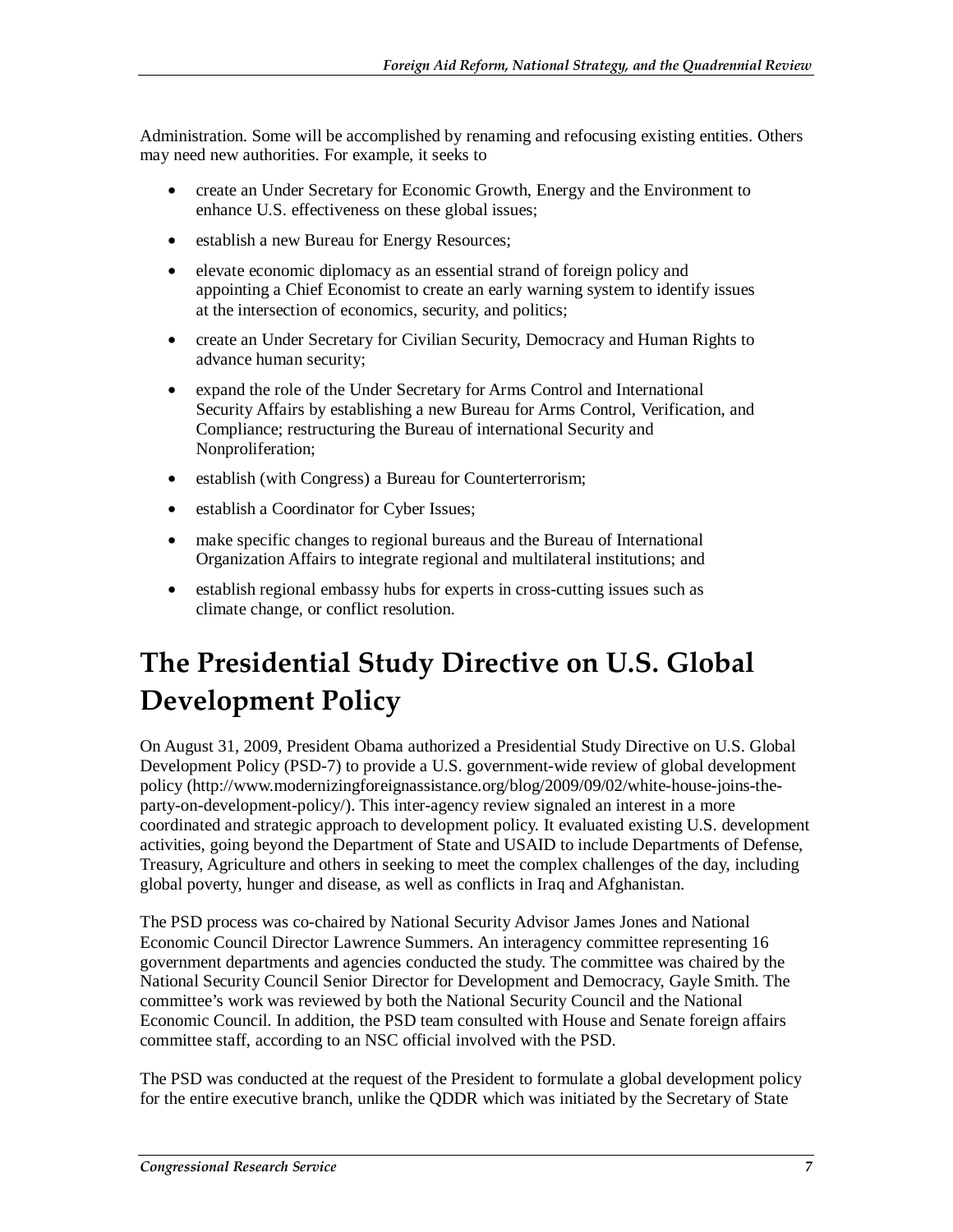and was conducted by the Department of State and USAID to improve their institutional capabilities and resources. According to Administration officials, the two processes were coordinated, complementary, and mutually reinforcing; senior officials leading the QDDR were also members of the committee carrying out the  $PSD<sup>13</sup>$ 

In early May 2010, a copy of a draft PSD report became available to the public.14 The draft, *A New Way Forward on Global Development*, established a deliberate development policy that would, among other things, foster emerging markets and democratic governance, leverage the power of research and development, invest in sustainable systems that promote development within countries such as health and food production, tailor development strategies to fit each country, and improve coordination between the Department of State and USAID. Similar to the National Security Strategy, the PSD draft emphasized elevating development as a central pillar of our national security strategy by including USAID in National Security Council meetings when appropriate.

# **Presidential Policy Directive on Global Development (PPD) Results**

Previously referred to as the Presidential Study Directive on Global Development (PSD-7), President Obama signed the Presidential Policy Directive (PPD) on Global Development on September 22, 2010.<sup>15</sup> The PPD underscores the need to elevate development as a pillar of U.S. national security policy and reestablish the United States as the global leader on international development. The intent is for development, diplomacy, and defense to be mutually reinforcing and complementary. Within the context of the PPD, the Administration names USAID as the lead agency on development and establishes a global development advisory committee. It also identifies three pillars of its global development policy: focusing on sustainable development outcomes, leveraging leadership while becoming a more effective partner, and harnessing development capabilities to support common objectives. In support of these three pillars, the Administration cites several new approaches:

- elevate broad-based economic growth as a top priority;
- seek increased use of new technologies in development, such as vaccines for neglected diseases, weather-resistant seed varieties, and clean energy innovations;
- balance use of military and civilian power in conflict and humanitarian crises;
- adopt metrics related to objectives to measure progress;
- be more selective on which countries and sectors get attention;
- seek to establish country ownership and responsibility where aid recipients show high standards of transparency, good governance, and accountability;

<sup>-</sup><sup>13</sup> E-mailed information from the National Security Council, December 30, 2009.

<sup>&</sup>lt;sup>14</sup> *The Cable*, by Josh Rogin, posted May 3, 2010.

<sup>&</sup>lt;sup>15</sup>For more detail, see the Fact Sheet on U.S. Global Development Policy: htte://www.whitehouse.gov/the-pressoffice/2010/09/22/fact-sheet-us-global-development-policy.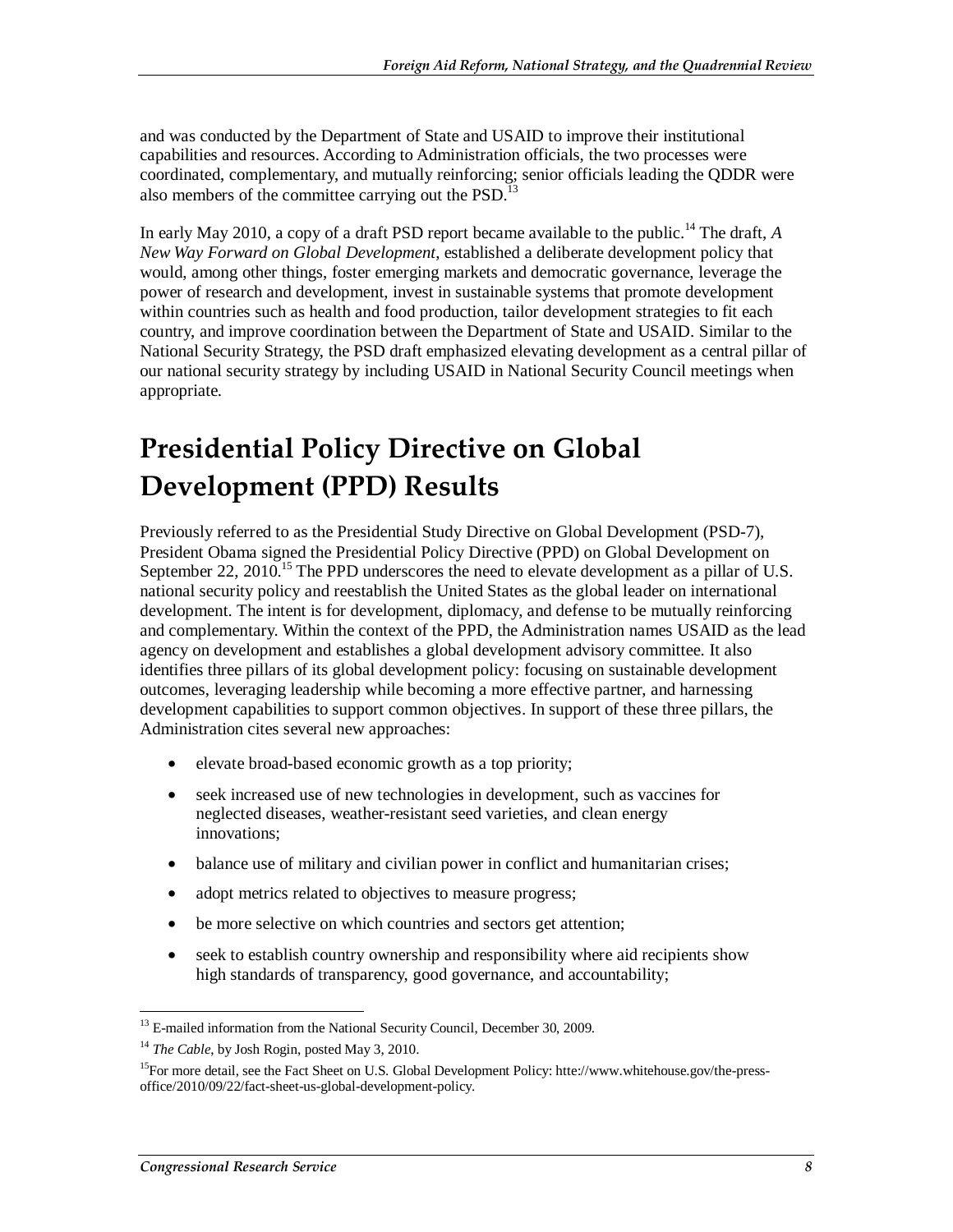- establish a division of labor with other aid donors to avoid duplication of resources and efforts while filling gaps;
- strengthen U.S. support of multilateral development organizations; and
- increase resources and efforts to monitor and evaluate programs and reallocate aid resources accordingly.

Within the context of the PPD, the Administration seeks a closer working relationship with Congress on global development, including getting greater flexibility and a reduction in aid funding directives. Three initiatives of the PPD include

- 1. Feed the Future (FTF), which promotes food security by collaborating with other donors and the private sector to chart country-owned strategies, including helping poor farmers increase production, market their goods, and earn a greater income;
- 2. Global Health Initiative (GHI), which builds on President George W. Bush's President's Emergency Program for AIDs Relief (PEPFAR) by implementing lessons learned over the past decade; and
- 3. Global Climate Change Initiative (GCCI), which will integrate climate change considerations into foreign assistance programs.

# **National Strategy**

Several foreign aid experts and organizations assert that before foreign aid reform can be successful, a national strategy should be in place to identify the goals for reform and to be able to determine if reform is moving aid in the direction of those goals. The HELP (Helping to Enhance the Livelihood of People around the Globe) Commission, a 21-member bipartisan commission established by Congress in the Consolidated Appropriations Act, 2004 (P.L. 108-199), reported that civilian foreign affairs would be well-served by imposing the same rigor to U.S. foreign assistance planning that is required in formulating the nation's security and defense policies. These security policies are guided by long-term strategies, developed by the executive branch, and presented regularly to the legislative branch. The commission recommended requiring a National International Affairs Strategy to further elaborate U.S. international affairs objectives on both global and regional levels, as well as country-by-country. The proposed strategy would also outline government-wide capabilities and assistance needed to achieve these objectives. This strategy would cover all efforts funded by the International Affairs  $(150)$  budget function.<sup>16</sup>

The Government Accountability Office

recommends that the Secretary of State work with all U.S. government entities involved in the delivery of foreign assistance to develop and implement a comprehensive, governmentwide foreign assistance strategy, complete with time frames and measures for successful implementation. Involving other agencies in this effort could include adopting key practices that we have found to sustain and enhance interagency coordination and collaboration in addressing common goals.<sup>17</sup>

<sup>-</sup><sup>16</sup> *Beyond Assistance,* The HELP Commission Report on Foreign Assistance Reform, December 7, 2007, pp. 95*-*96.

<sup>17</sup> Government Accountability Office, *Foreign Aid Reform: Comprehensive Strategy, Interagency Coordination, and Operational Improvements Would Bolster Current Efforts,* April 2009, pp. 40-41.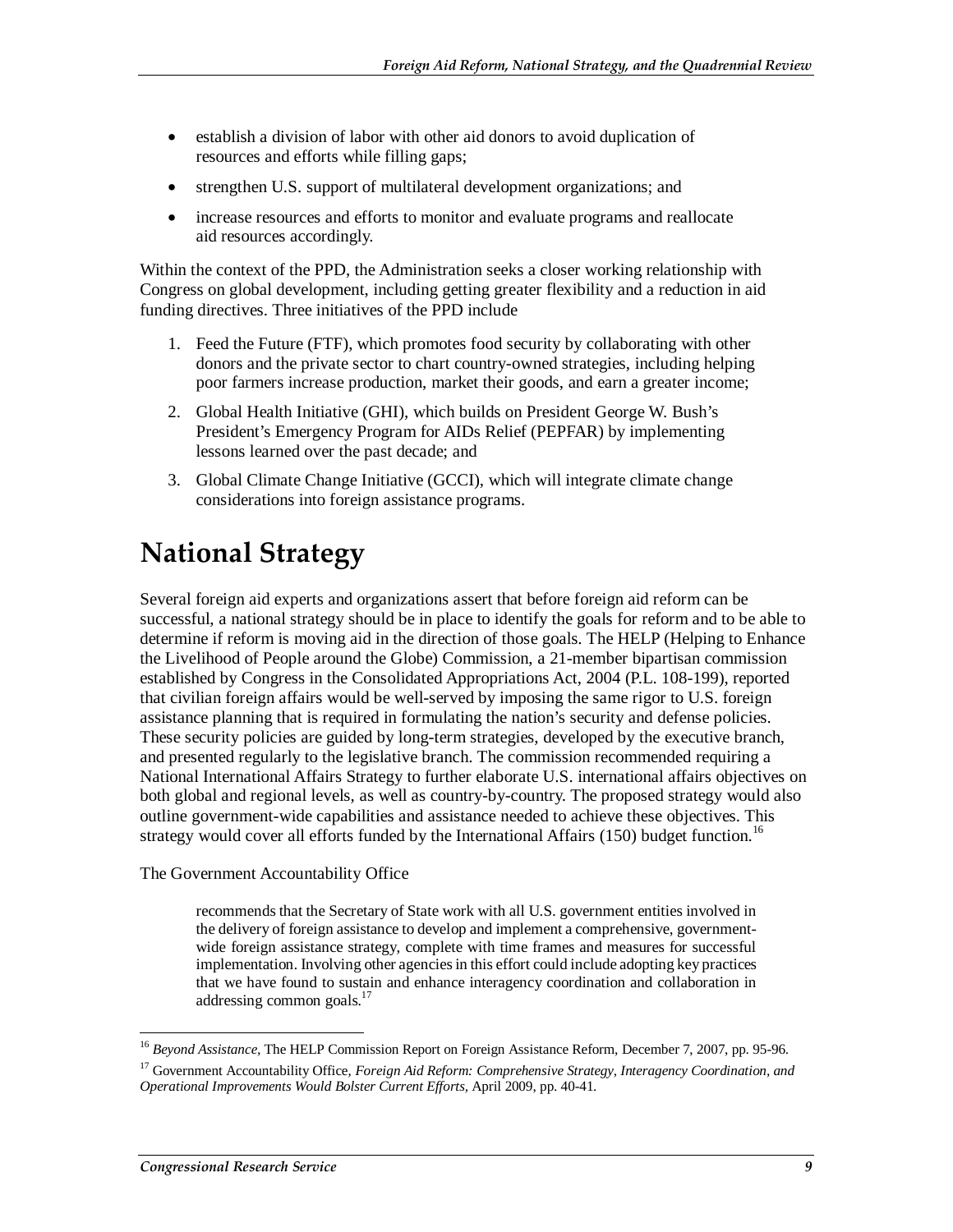In May 2010, President Obama released his overall National Security Strategy. Chapters included "Invest in the Capacity of Strong and Capable Partners," "Accelerate Sustainable Development," and "Promote Democracy and Human Rights Abroad." The National Security Strategy emphasized a whole-of-government approach to integrating and coordinating agencies and tools, including those of development and diplomacy, to advance our 21<sup>st</sup> century interests and security. While this was not the same as a national strategy on development, it gave a sense of some development priorities of this Administration, including working more effectively with aid recipients as partners, encouraging greater burden sharing among U.S. allies, investing in longterm development, and advancing democracy and human rights.

# **Legislation on Foreign Aid Reform in the 111th Congress**

Many in the  $111<sup>th</sup>$  Congress believed that mandating clear objectives for foreign aid, assessing whether or not aid is meeting those objectives, and then reporting on the findings are essential requirements for effective foreign aid reform. Establishing criteria and anticipated results for a more effective foreign aid program would result in elevating the status of development as a foreign policy tool, experts asserted. During the  $111<sup>th</sup>$  Congress, Chairman Berman stated on the House Foreign Affairs Committee website that foreign aid reform was a priority; Senator Kerry (chair) and Senator Lugar (ranking member) of the Senate Committee on Foreign Relations, in a dear colleague letter, said: "In order for foreign aid to play its critical role, we must ensure that it is both effective and efficient."<sup>18</sup>

Legislation considered by the  $111<sup>th</sup>$  Congress included some of those basic elements. Some praised the measures as good first steps in reforming foreign aid. At the same time, others criticized the legislation for not going far enough toward overhauling aid in order to elevate development's status to where it can help toward reaching U.S. foreign policy goals.

Legislators in 2009 and 2010 held differing views on what was needed to adequately reform U.S. foreign aid, but many generally agreed that reform was needed. Representative Berman believed repealing the Foreign Assistance Act of 1961 and replacing it with a completely new act was necessary to achieve an aid program that reflects the challenges of the  $21<sup>st</sup>$  century rather than the old Cold War mentality. A new act could state the broad purposes of assistance, such as reducing poverty, advancing peace, supporting human rights and democracy, building strategic partnerships, combating transnational threats, sustaining the global environment, and expanding prosperity through trade and investment. Flexibility in Washington through broader aid waiver and transfer authorities and streamlined reporting requirements, as well as greater flexibility in providing aid to recipient countries, could also be desirable. Transparency for the American public to see how their tax dollars are being spent on foreign assistance was another goal. Additionally, Representative Berman supported elevating and strengthening USAID to play a greater global development leadership and coordination role.<sup>19</sup>

From July 2009 to May 2010, the chairman of the House Foreign Affairs Committee released a *Concept Paper on Foreign Aid Reform* and three discussion papers on *Development Assistance* 

 $\frac{1}{1}$ <sup>18</sup> U.S. Senate, "S. 1524: Foreign Assistance Revitalization and Accountability Act of 2009" Dear Colleague letter.

 $19$  Concept Paper for Foreign Aid Reform, House Foreign Affairs Committee, July 23, 2009.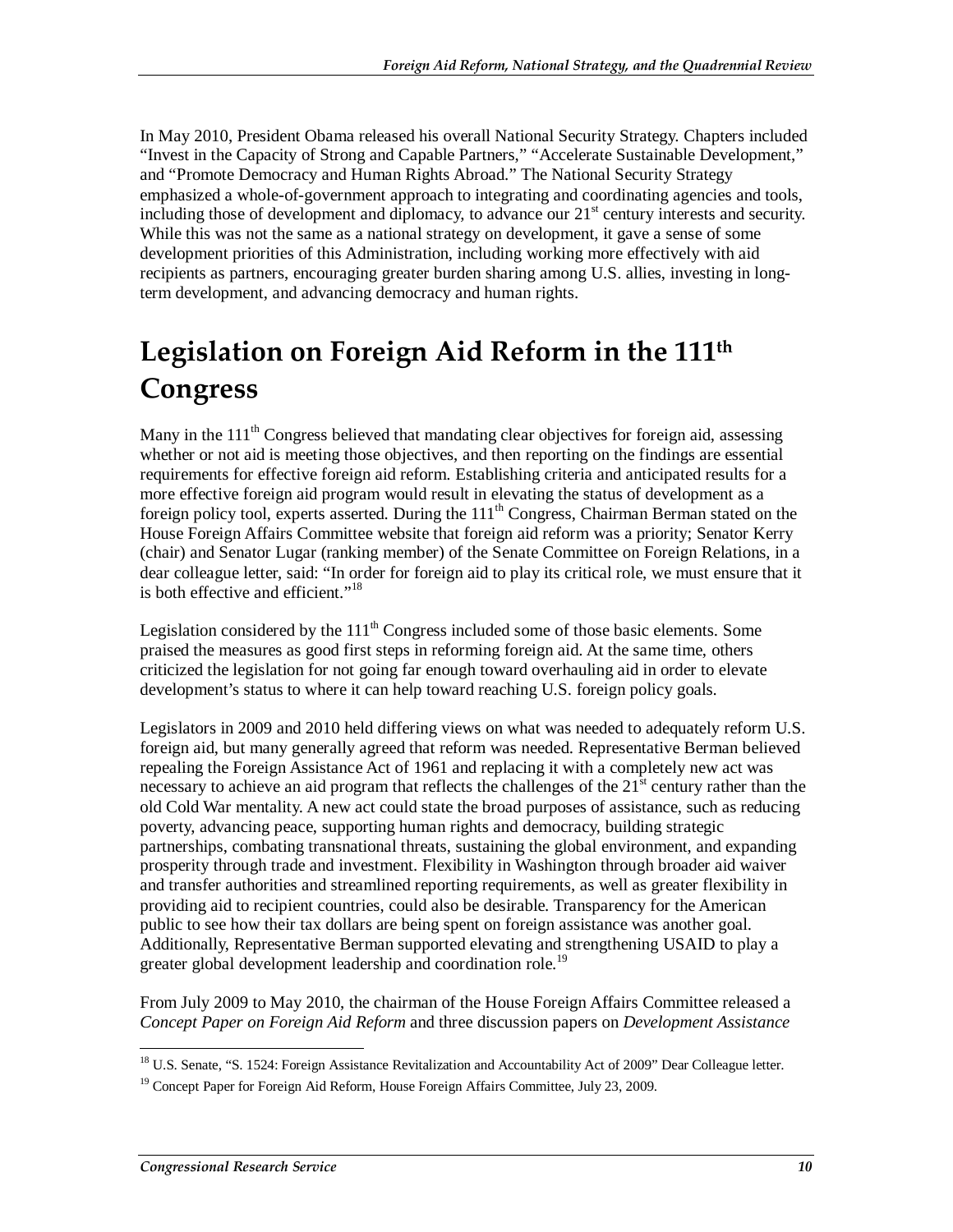*Reforms*, *Peacebuilding* (released jointly with the Senate Foreign Relations Committee majority), and *Human Rights and Democracy*. Released on June 29, 2010, was a discussion draft, "Global Partnerships Act of 2010," that provided the preamble and Title I of a foreign aid reform bill. It listed seven purposes of foreign aid, placing *reducing global poverty and alleviating human suffering* at the top of the list. It would have required the President to develop a rigorous evaluation and monitoring system and coordinate these activities among all agencies that implement foreign aid programs. The draft also encouraged private sector involvement in foreign aid and would have authorized Development Support Funds to encourage development of local capacity and sustainable institutions in the developing country.

Senator Kerry, chairman of the Senate Foreign Relations Committee, generally concurred with the importance of development, stating in a Senate report that "development is a third pillar of U.S. national security, but in resources and stature, our assistance programs are poor cousins to diplomacy and defense. Bolstering USAID's relevance was contingent on three areas: (1) attendance at Cabinet meetings; (2) direct access to OMB on USAID's budget matters; and (3) attendance at all relevant National Security Council meetings." USAID also should take the lead in the field with the USAID mission director having primary responsibility for coordinating all U.S. development and humanitarian assistance activities in any recipient country, the report said.<sup>20</sup>

Senator Lugar, ranking minority member of the Senate Foreign Relations Committee, agreed that USAID should be the leading development agency and urged building USAID capacity by increasing its staffing and training. "To be a full partner in support of foreign policy objectives, USAID must have the capacity to participate in policy, planning, and budgeting."<sup>21</sup> Both Senator Kerry and Senator Lugar supported creating an independent evaluation group to measure and evaluate the impact of all U.S. foreign aid programs across all government entities.

In comparison, a 2010 House Foreign Affairs Committee concept paper from the Republican minority stated that comprehensive foreign aid reform should occur before increasing aid funding to avoid simply relabeling authorities without addressing the real challenges. Rewriting the Foreign Assistance Act of 1961 alone is not the answer, the paper stated. Also, it noted that U.S. foreign aid needs to end "top-down approaches," giving aid to foreign government ministries' budgets with little real benefit to the poorest in the country. The committee minority in FY2010 supported moving countries from aid toward trade and investment programs; efficiency and accountability should be required in determining the compensation of top staff of NGOs involved in foreign aid implementation; multilateral aid program reform should accompany U.S. foreign aid program reform; and objective criteria for assessing when aid recipient countries should graduate from U.S. programs should be included in any aid reform, it said.<sup>22</sup>

Legislation involving foreign aid reform provisions before the  $111<sup>th</sup>$  Congress included the following:

• On June 10, 2009, the House passed the Foreign Relations Authorization Act, Fiscal Years 2010 and 2011 (H.R. 2410) that contained Sec. 302, Quadrennial

<sup>-</sup> $20$  S.Rept. 111-122 for S. 1524, Foreign Assistance Revitalization and Accountability Act of 2009, February 2, 2010, p. 3.

<sup>21</sup> *Senate Foreign Relations Committee Holds Hearing on Foreign Aid and Development*, July 22, 2009, p. 4.

<sup>&</sup>lt;sup>22</sup> Republican Concept Paper, *Reform of Foreign Assistance for Economic Growth and Opportunity*, Minority views, House Foreign Affairs Committee, fall 2009.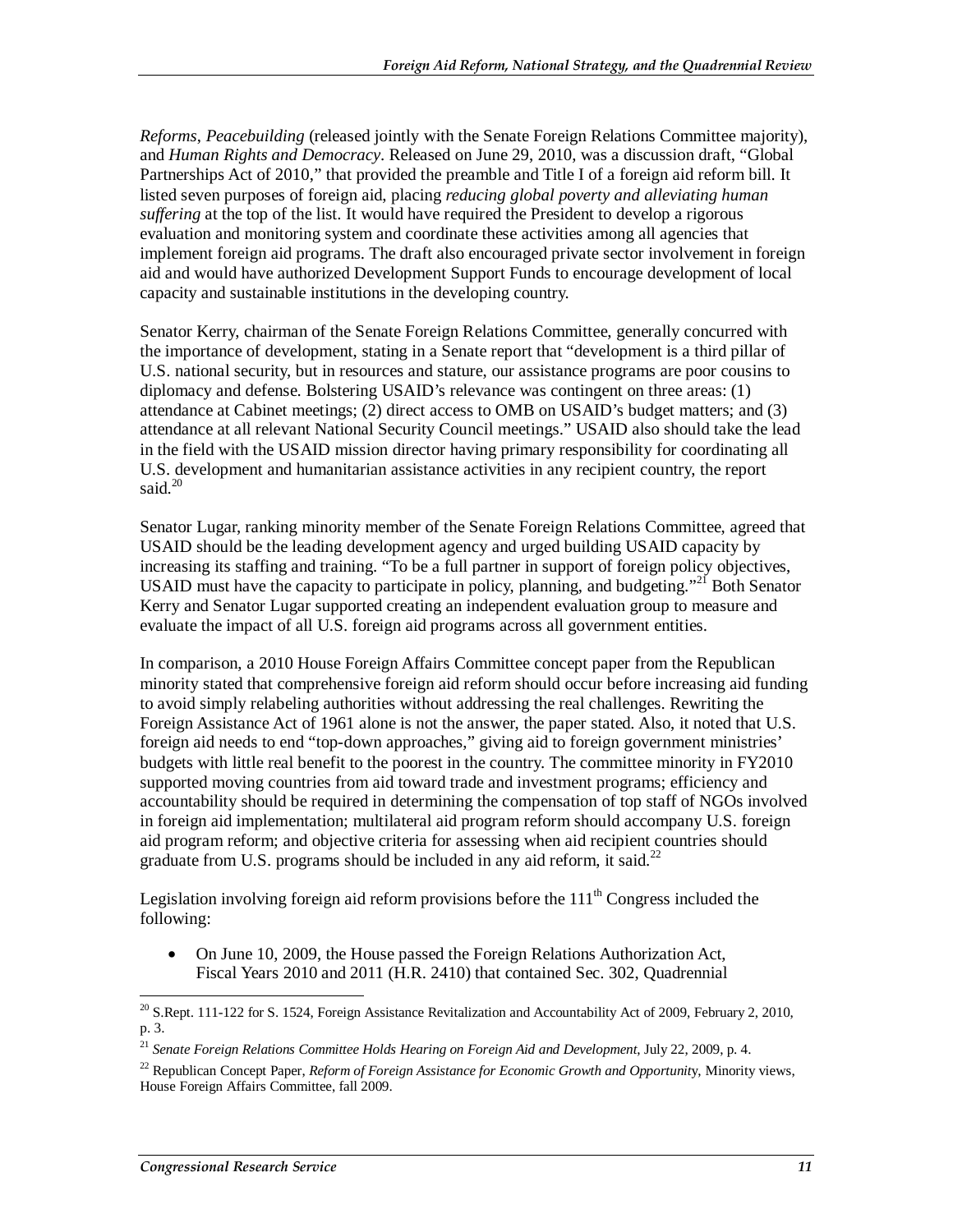Review of Diplomacy and Development (QRDD). This measure would have required the President to develop a national strategy on diplomacy and development by December 1, 2010, conduct a quadrennial review every four years, and consult with Congress on developing the national strategy.

• S. 1524, *the Foreign Assistance Revitalization and Accountability Act of 2009,*  was introduced by Senator Kerry, Senator Lugar and others on July 28, 2009. The Senate Foreign Relations Committee reported the bill on November 17, 2009. It would have re-established within USAID a Bureau for Policy and Strategic Planning (closed during the Bush Administration and replaced by F) to be responsible for developing and formulating development policy in support of U.S. policy objectives. The bureau would have ensured long-term strategic planning for development policy and programs across regions and sectors and would have integrated monitoring and evaluation into overall decision making and strategic planning. Within that bureau the bill would have established an Office for Learning, Evaluation, and Analysis in Development to develop, coordinate, and conduct the monitoring of resources and evaluation of programs.

The legislation sought to strengthen and coordinate U.S. foreign aid overseas by directing USAID's mission director in each country to coordinate all U.S. development and humanitarian assistance there. Furthermore, the bill would have established an independent Council on Research and Evaluation of Foreign Assistance to objectively evaluate the impact and results of all development and foreign aid programs undertaken by the U.S. government; and it would have re-established a center in USAID to build on what works and learn from what does not.

The bill would have improved USAID's human resources capacity with new hiring and training and, similar to H.R. 2139 (below), would have promoted transparency regarding U.S. aid by requiring the President to publish information, on a program-by-program basis and country-bycountry basis, in the *Federal Register*, including what projects are being implemented, as well as their outcomes. This was to allow American taxpayers and recipients of U.S. foreign aid to have full access to information on foreign assistance expenditures.

S. 1524 also urged the President to participate in multilateral efforts for international aid transparency, as established on September 4, 2008, at the Accra High Level Forum on Aid Effectiveness.<sup>23</sup>

• H.R. 2139, *Initiating Foreign Assistance Reform Act of 2009,* introduced by Representatives Berman and Kirk on April 28, 2009 and referred to the House Committee on Foreign Affairs, would have: required the President to develop and implement, on an interagency basis, a "National Strategy for Global Development;" developed a monitoring and evaluation system; and established a foreign assistance evaluation advisory council. Like S. 1524, the bill expressed the sense of Congress that American taxpayers and recipients of U.S. foreign aid should have full access to information on U.S. foreign assistance, and that the President would be required to publish on a program-by-program basis and country-by-country basis information in the *Federal Register*. The bill urged the

-

<sup>&</sup>lt;sup>23</sup> Ministers from one hundred countries (including the United States), heads of bilateral and multilateral donor agencies, as well as leaders of nongovernmental organizations met in Accra, Ghana in September 2008 to improve foreign aid effectiveness.